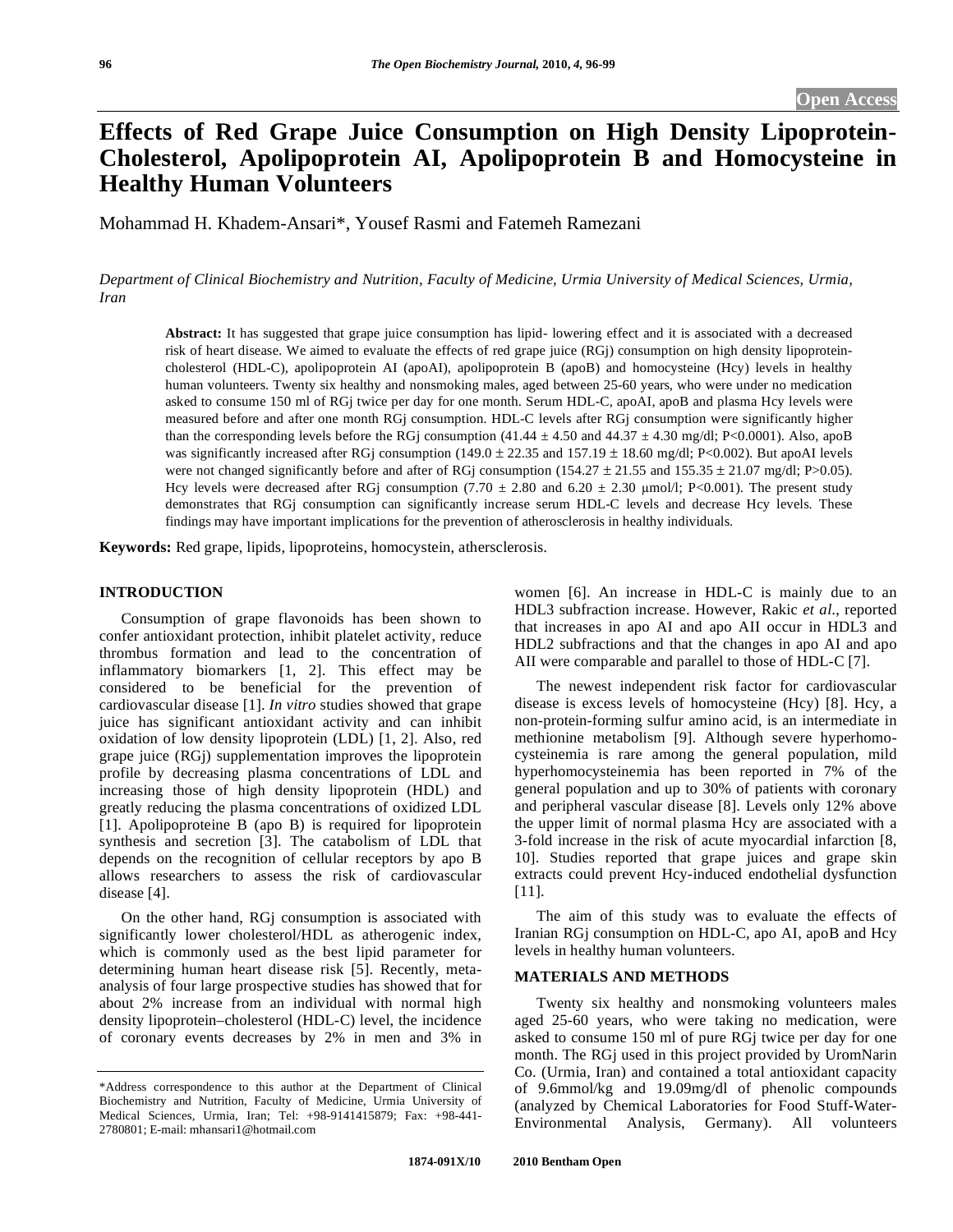continued their habitual diets during the study. Blood samples were drawn after fasting for 12 hours before study entry and after one month of RGj consumption. Blood was collected and allowed to clot for 15 minutes at room temperature and then centrifuged at 4000 rpm in a bench centrifuge for 10 minutes. For Hcy assessment, blood was collected in tubes containing EDTA- $K_2$  (1mg/ml) and then plasma samples were separated. Serum and plasma samples were immediately stored at -80 º C until analysis.

 HDL-C was measured by direct enzymatic method using automated chemical analyzer BT-3000 (Biotecknica instruments, Italy). Serum apo AI and apo B concentrations were measured by nephelometric methods involving a reaction with specific antiserum to form an insoluble complex using mini nephelometric instruments (Binding Site Co., UK). Total plasma Hcy levels were measured by enzyme immunoassay (EIA) method using an EIA kit (Axis-Shield Diagnostic Co., UK).

 Statistical analysis were performed by student's paired ttests and results are given as means±SD. Statistical significance was accepted as  $p<0.05$ .

## **RESULTS**

 Figures show the serum HDL-C, apo AI, apo B and plasma Hcy levels before and after one month RGj consumption. HDL-C values were  $41.44 \pm 4.50$  mg/dl and 44.37  $\pm$  4.30 mg/dl before and after RG consumption, respectively (p<0.0001; Fig. **1**). Serum apo B levels measured 149.0  $\pm$  22.35 mg/dl and 157.19  $\pm$  18.60 mg/dl before and after RG<sub>j</sub> consumption, respectively (p<0.002; Fig. 2). Serum apo AI measured  $154.27 \pm 21.55$  mg/dl and  $155.35 \pm 21.07$  mg/dl before and after RGj consumption, respectively, which show that it was not changed significantly (p $>0.05$ ; Fig. 3). Plasma Hcy levels were 7.70  $\pm$ 2.80  $\mu$ mol/l and 6.20  $\pm$  2.30  $\mu$ mol/l before and after RGj consumption, respectively, thus indicating a significantly decrease (p<0.001; Fig. **4**).



**Fig. (1).** HDL-C concentration before and after red grape juice consumption  $(p<0.0001)$ .

### **DISCUSSION**

 The protective effects of fruits and vegetables against coronary heart disease (CHD) and myocardial infarction have been reported in numerous populations worldwide [12].



**Fig. (2).** Apolipoprotein B concentration before and after red grape juice consumption  $(p<0.002)$ .



**Fig. (3).** Apolipoprotein AI concentration before and after red grape juice consumption (p>0.05).



**Fig. (4).** Homocysteine concentration before and after red grape juice consumption (p<0.001).

Studies on the Mediterranean and French diets show that low rates of cardiovascular disease occur despite diets being rich in saturated fat and cholesterol [13]. The Mediterranean diet is rich in polyphenolics from vegetables and fruits,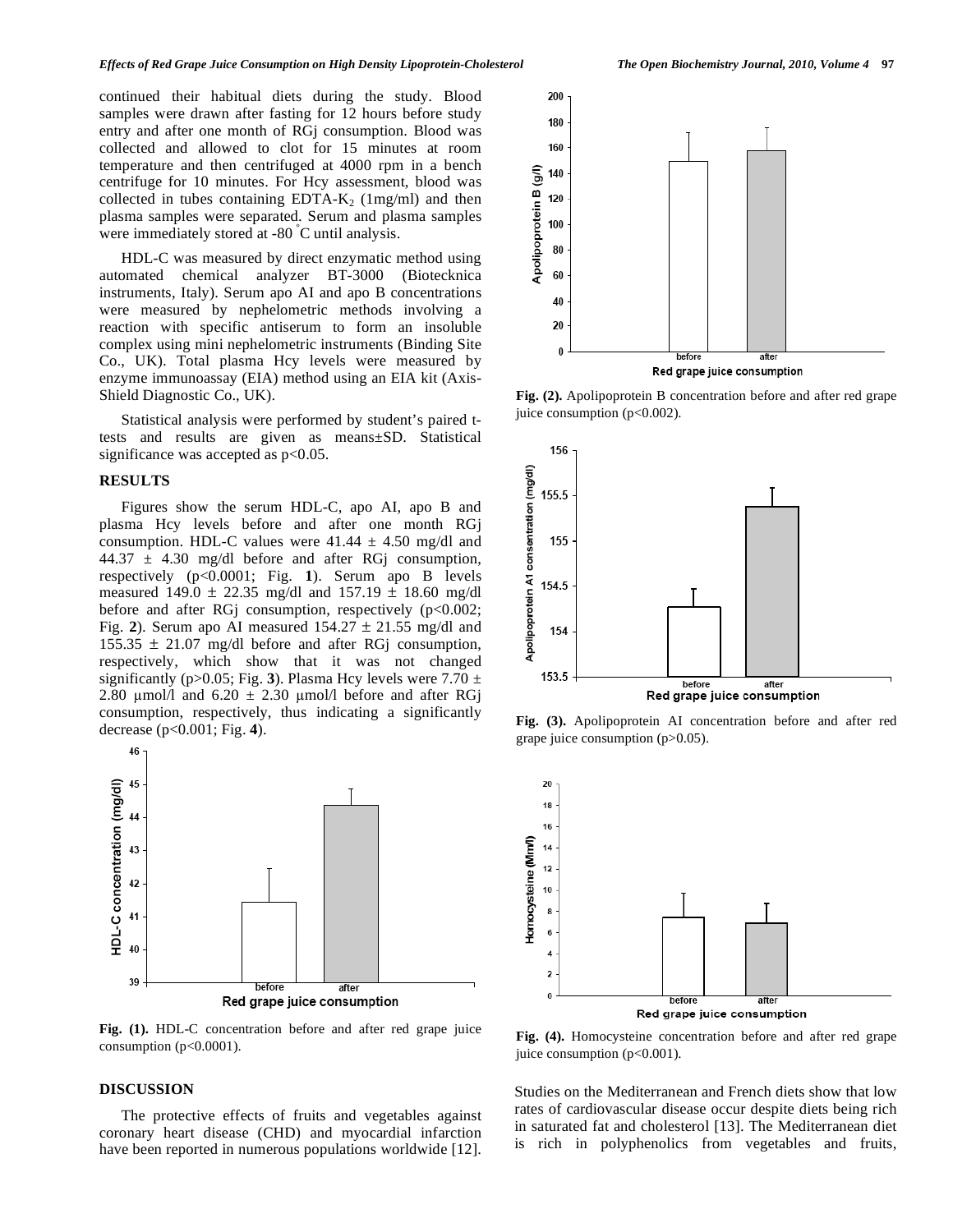especially red grape, and these components are likely to confer some cardioprotective effects [13-15]. The Lyon heart study showed a 76% reduction in clinical events in subjects consuming a Mediterranean diet [13, 16]. For some individuals, dietary and lifestyle modification may be all that is needed to prevent CHD [17]. The bioavailability of dietary polyphenols, including those from grape derivatives, has been shown previously by many authors [18]. Ingestion of concentrated RGj as a polyphenol-rich dietary supplement exerts hypolipidemic, antioxidant and anti-inflammatory effects in healthy subjects [1]. Purple grape juice consumption improves endothelial function and reduces the susceptibility of LDL cholesterol to oxidation in patients with coronary artery disease [19].

 Castilla *et al.*, showed RGj supplementation is associated with parallel reductions in the concentrations of both LDL-C and apo B, and increases in HDL-C and apo AI [1]. However, Coimbra *et al.,* reported no effect on apo B, apo AI and HDL-C levels after consumption of purple grape juice in healthy individuals for 14 days [20]. Auger *et al.*, clearly demonstrated that consumption of polyphenol extract of RGj reduced plasma apo B concentration with no effect on apo AI [4]. Although, we show that RGj supplementation increase apo B and increase HDL-C levels but do not have a significant effect on apo AI concentration. This discrepancy may be related to differences in the composition and concentration of polyphenols in the RGj concentration in different studies. A polyphenol level of 19.09 mg/dl in the present work compares with that of 644 mg/dl in Castilla *et al*., study.

 HDL-C is known to be a significant and independent predictor of CHD risk [6]. A significant increase found in plasma levels of HDL-C in subjects receiving RGj for 14 days [21, 22]. However, Aminian *et al*. showed that unripe grape juice consumption had no incremental effect on serum HDL-C levels in healthy individuals [17].

 Hcy is an independent risk factor for vascular disease [9] and high circulating Hcy concentration is associated with an increased risk of occlusive vascular disease [8, 23]. Many studies indicate that Hcy-induced vascular injury involves oxidative stresses. Hcy is able to produce  $O_2$  and other free radicals by autoxidation in the presence of metals. Our study showed that RGj consumption lowers Hcy levels. Lower Hcy concentrations may introduce another possible mechanism for the vascular protective effects in populations that consume RGj.

 To our knowledge, no other study has investigated the direct effects of RGj consumption on serum Hcy levels, and in this sense, our work was the first study to show that RGj consumption decreases Hcy levels and may be helpful to prevent CVD.

# **ACKNOWLEDGEMENTS**

 This research was supported by a grant from Sarouneh laboratory research units. We are grateful to Sarouneh stuffs in helping this research work.

# **REFERENCES**

[1] Castilla, P.; Echarri, R.; Davalos, A.; Cerrato, F.; Ortega, H.; Teruel, J.L.; Lucas, M.F.; Gomez-Coronado, D.; Ortuno, J.; Lasuncion, M.A. Concentrated red grape juice exerts antioxidant, hypolipidemic, and antiinflammatory effects in both hemodialysis patients and healthy subjects. *Am. J. Clin. Nutr.*, **2006**, *84*, 252-262.

- [2] O'Byrne, D.J.; Devaraj, S.; Grundy, S.M.; Jialal, I. Comparison of the antioxidant effects of Concord grape juice flavonoids alphatocopherol on markers of oxidative stress in healthy adults. *Am. J. Clin. Nutr.*, **2002**, *76*, 1367-1374.
- [3] Davalos, A.; Fernandez-Hernando, C.; Cerrato, F.; Martinez-Botas, J.; Gomez-Coronado, D.; Gomez-Cordoves, C.; Lasuncion, M.A. Red grape juice polyphenols alter cholesterol homeostasis and increase LDL-receptor activity in human cells *in vitro*. *J*. *Nutr*., **2006***, 136*, 1766-1773.
- [4] Auger, C.; Caporiccio, B.; Landrault, N.; Teissedre, P.L.; Laurent, C.; Cros, G.; Besancon, P.; Rouanet, J.M. Red wine phenolic compounds reduce plasma lipids and apolipoprotein B and prevent early aortic atherosclerosis in hypercholesterolemic golden Syrian hamsters (Mesocricetus auratus). *J*. *Nutr*., **2002**, *132*, 1207-1213.
- [5] Vinson, J.A.; Teufel, K.; Wu, N. Red wine, dealcoholized red wine, and especially grape juice, inhibit atherosclerosis in a hamster model. *Atherosclerosis*, **2001**, *156*, 67-72.
- [6] Eccleston, C.; Baoru, Y.; Tahvonen, R.; Kallio, H.; Rimbach, G.H.; Minihane, A.M. Effects of an antioxidant-rich juice (sea buckthorn) on risk factors for coronary heart disease in humans. *J*. *Nutr*. *Biochem*., **2002**, *13,* 346-354.
- [7] Belleville, J. The French paradox: possible involvement of ethanol in the protective effect against cardiovascular diseases. *Nutrition*, **2002**, *18*, 173-177.
- [8] Fu, W.; Conklin, B.S.; Lin, P.H.; Lumsden, A.B.; Yao, Q.; Chen, C. Red wine prevents homocysteine-induced endothelial dysfunction in porcine coronary arteries. *J*. *Surg*. *Res*., **2003**, *115*, 82-91.
- [9] Jacques, P.F.; Bostom, A.G.; Wilson, P.W.; Rich, S.; Rosenberg, I.H.; Selhub, J. Determinants of plasma total homocysteine concentration in the Framingham Offspring cohort. *Am. J. Clin. Nutr.,* **2001**, *73*, 613-621.
- [10] Chen, C.; Conklin, B.S.; Ren, Z.; Zhong, D.S. Homocysteine decreases endothelium-dependent vasorelaxation in porcine arteries. *J. Surg. Res.*, **2002**, *102*, 22-30.
- [11] Flesch, M.; Schwarz, A.; Bohm, M. Effects of red and white wine on endothelium-dependent vasorelaxation of rat aorta and human coronary arteries. *Am*. *J*. *Physiol*., **1998**, *275*, H1183-1190.
- [12] Houston, M.C.; Cooil, B.; Olafsson, B.J.; Raggi, P. Juice Powder Concentrate and Systemic Blood Pressure, Progression of Coronary Artery Calcium and Antioxidant Status in Hypertensive Subjects: A Pilot Study. *Evid Based Complement Alternat*. *Med*., **2007**, *4*, 455- 462.
- [13] Pal, S.; Ho, N.; Santos, C.; Dubois, P.; Mamo, J.; Croft, K.; Allister, E. Red wine polyphenolics increase LDL receptor expression and activity and suppress the secretion of ApoB100 from human HepG2 cells. *J*. *Nutr*., **2003**, *133*, 700-706.
- [14] Hertog, M.G.; Kromhout, D.; Aravanis, C.; Blackburn, H.; Buzina, R.; Fidanza, F.; Giampaoli, S.; Jansen, A.; Menotti, A.; Nedeljkovic, S.; *et al*. Flavonoid intake and long-term risk of coronary heart disease and cancer in the seven countries study. *Arch. Intern. Med.,* **1995**, *155*, 381-386.
- [15] Zern, T.L., Fernandez, M.L. Cardioprotective effects of dietary polyphenols. *J. Nutr.*, **2005**, *135*, 2291-2294.
- [16] De Lorgeril, M.; Salen, P.; Martin, J.L.; Mamelle, N.; Monjaud, I.; Touboul, P.; Delaye, J. Effect of a mediterranean type of diet on the rate of cardiovascular complications in patients with coronary artery disease. Insights into the cardioprotective effect of certain nutriments. *J*. *Am. Coll*. *Cardiol*., **1996**, *28*, 1103-1108.
- [17] Aminian, B.; Massoompour, S.M.; Sadeghalvaad, A.; Omrani, G.H. Unripe grape juice (verjuice) as a lipid-lowering agent: fact or fiction. *Arch. Iranian Med.*, **2003**, *6*(1), 32-34.
- [18] Nigdikar, S.V.; Williams, N.R.; Griffin, B.A.; Howard, A.N. Consumption of red wine polyphenols reduces the susceptibility of low-density lipoproteins to oxidation *in vivo*. *Am. J. Clin. Nutr.* **1998**, *68*, 258-265.
- [19] Stein, J.H.; Keevil, J.G.; Wiebe, D.A.; Aeschlimann, S.; Folts, J.D. Purple grape juice improves endothelial function and reduces the susceptibility of LDL cholesterol to oxidation in patients with coronary artery disease. *Circulation*, **1999**, *100*, 1050-1055.
- [20] Coimbra, S.R.; Lage, S.H.; Brandizzi, L.; Yoshida, V.; da Luz, P.L. The action of red wine and purple grape juice on vascular reactivity is independent of plasma lipids in hypercholesterolemic patients. *Braz*. *J*. *Med*. *Biol*. *Res*., **2005**, *38*, 1339-1347.